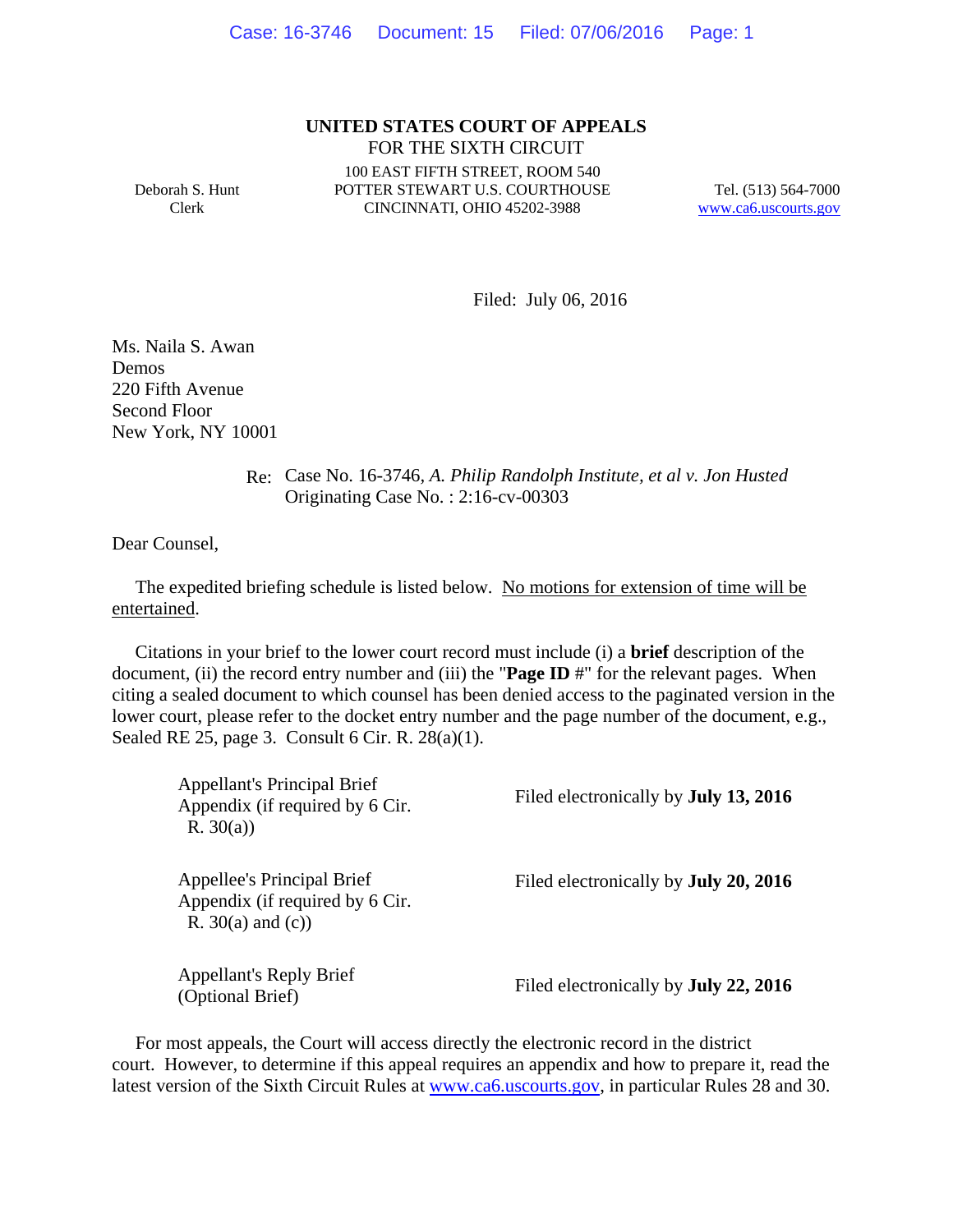A party desiring oral argument must include a statement in the brief setting forth the reason(s) why oral argument should be heard. *See* 6 Cir. R. 34(a). If the docket entry for your brief indicates that you have requested oral argument but the statement itself is missing, you will be directed to file a corrected brief.

 In scheduling appeals for oral argument, the court will make efforts to avoid dates that counsel have previously brought to its attention as presenting a conflict during weeks when the court is scheduled to sit. The court's sitting schedule may be found at http://ca6pub1.circ6.dcn/internet/court\_calendars/documents/sessioncal.pdf. Because cases are set for calendar early in the case, counsel should provide as soon as possible any dates of unavailability during the next nine months, preferably no later than the filing of the appellee's brief. Counsel should use the "Counsel Unavailability Form" located on the court's website. If subsequent conflicts arise, counsel should notify the court as soon as possible.

Sincerely yours,

s/Roy G. Ford Case Manager Direct Dial No. 513-564-7016

cc: Mr. Jordan S. Berman Mr. Michael Jason Hendershot Mr. Eric E. Murphy Mr. Stuart C. Naifeh Mr. Steven T. Voigt

Enclosure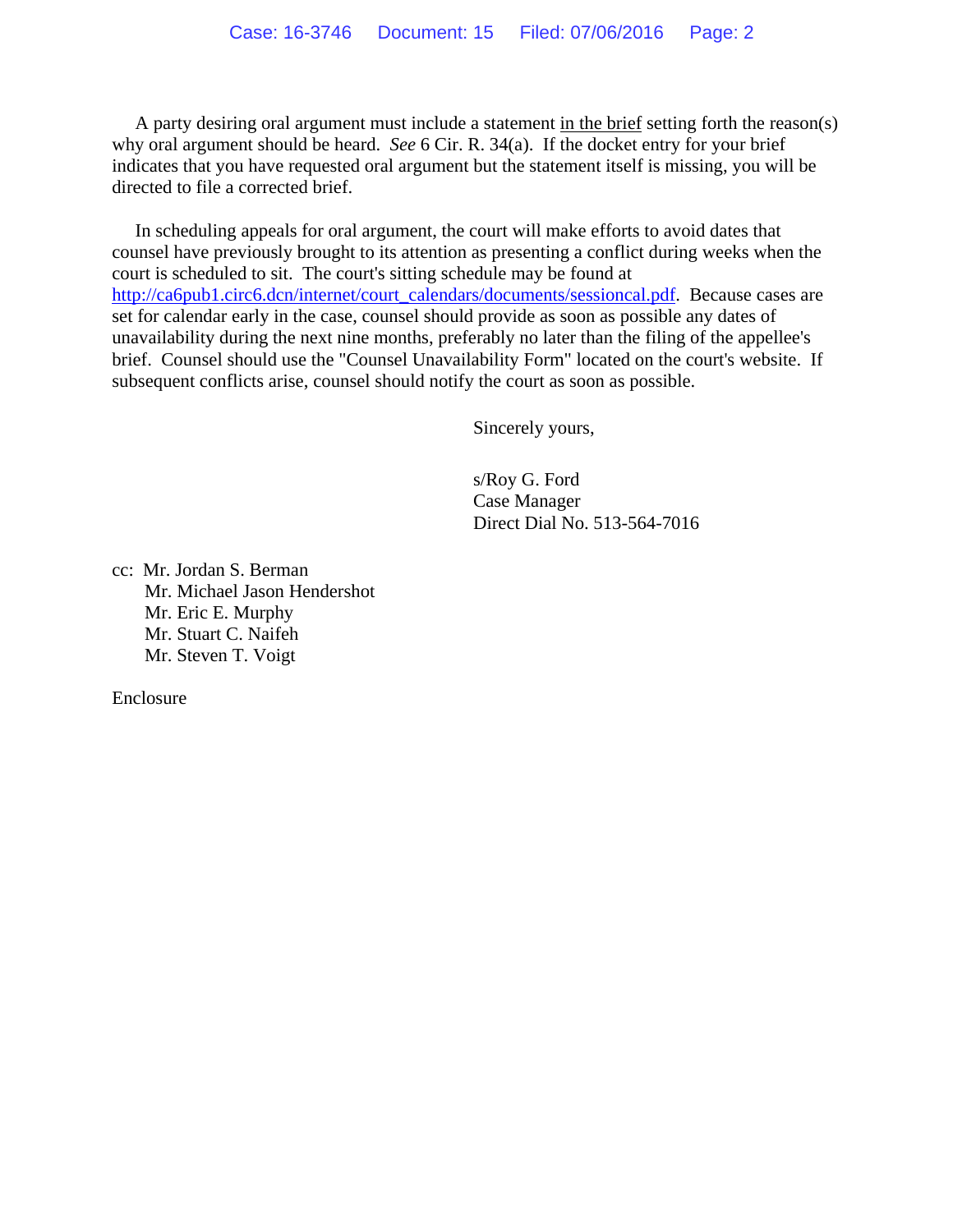## **CHECKLIST FOR BRIEFS**

- Briefs and filing requirements are found in the Federal Rules of Appellate Procedure (FRAP) and the Sixth Circuit Local Rules (6 Cir. R.), located on the court's website. File the correct brief *type* (e.g. appellant, appellee, petitioner, respondent,  $1<sup>st</sup>$ , 2d) *only* in the appropriate case. *During filing of the brief, deselect any inapplicable case* in CM/ECF by unchecking the inapplicable case numbers. In cross-appeals, file all briefs in all cases, unless you are a party to only one cross-appeal.
- Appellants filing one notice of appeal must file a single brief unless permission is granted for separate briefs. See FRAP 3(b)(1). Appellants file one reply brief regardless of the number of appellee briefs.
- Redact personal information. FRAP  $25(a)(5)$  and rules cited therein provide guidance.
- File briefs in PDF, preferably searchable native PDF.  $6$  Cir. R.  $25(a)(2)$ ; PACER website.

### **BRIEF COMPONENTS**

- Brief components must appear in the brief in the order indicated below. FRAP 28(a).
- I. COVER. Colored covers are not required for electronically filed briefs. Do include:
	- Sixth Circuit Case Number(s).
	- Name of the Court: "United States Court of Appeals for the Sixth Circuit."
	- Title of the Case: *Smith v. Jones*.
	- Nature of proceeding and court or agency below.
	- Title identifying the party: e.g., "Brief of Appellee Lawrence Litigant"
	- Name, address, and telephone number of counsel. FRAP  $32(a)(2)$
- II. CORPORATE DISCLOSURE. Consult FRAP 26.1 and 6 Cir. R. 26.1 for applicability.
- III. TABLE OF CONTENTS. Page references are required. FRAP  $28(a)(2)$  and (b).
- $IV.$  TABLE OF AUTHORITIES. FRAP 28(a)(3) and (b).
	- Alphabetize case citations; include statues and other authorities.
	- Include references to the page in the brief where specific authority is cited.
- V. STATEMENT IN SUPPORT OF ORAL ARGUMENT. FRAP 34; 6 Cir. R. 34.
	- A party desiring oral argument must include a statement explaining why the court should hear argument. 6 Cir. R. 34(a). **CAUTION**: When filing the brief in CM/ECF, do not choose "argument requested" unless the brief contains an unambiguous statement giving reasons in support of argument. If the court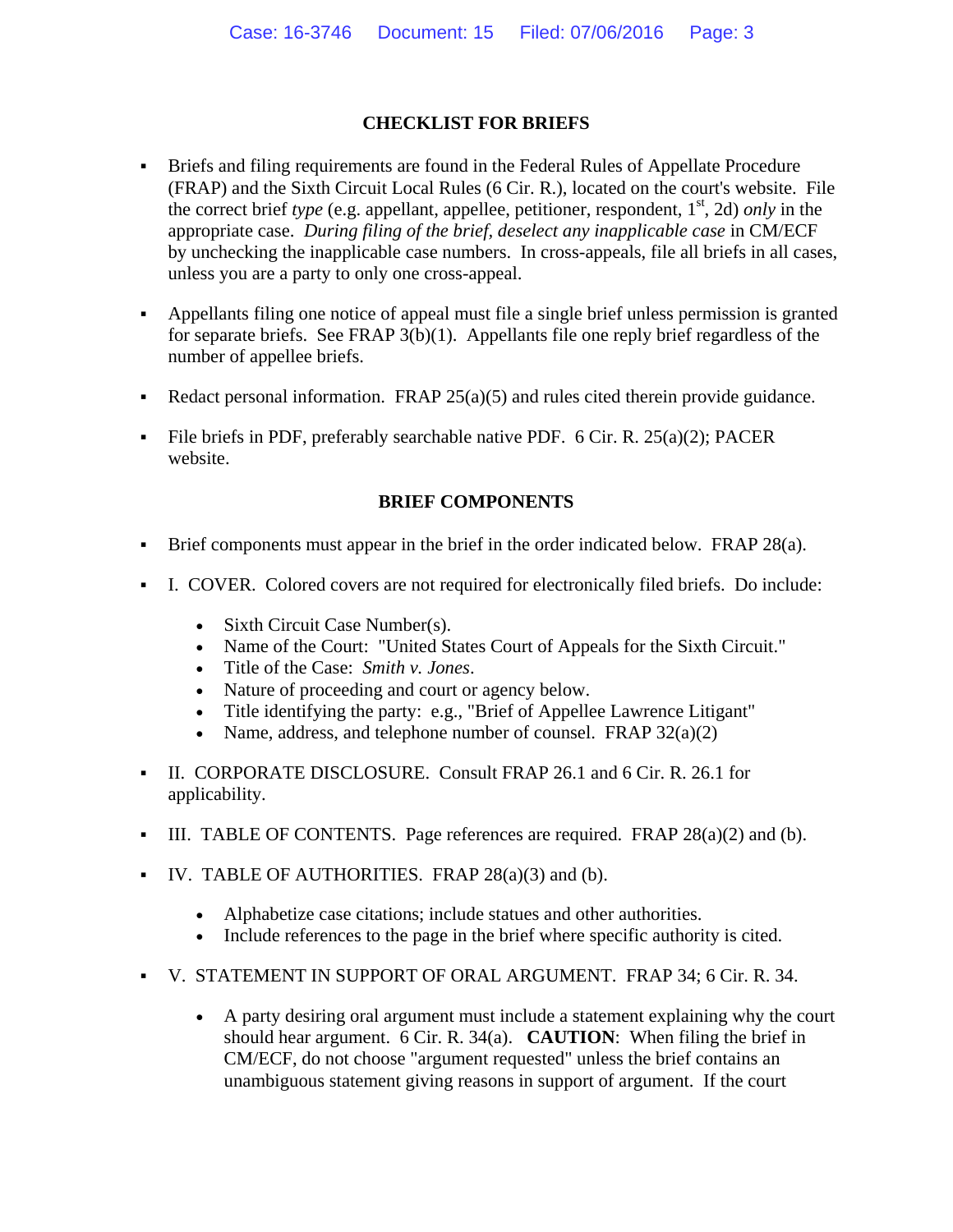decides to hear argument, no eligible party will be excluded based on a failure to request argument. Also see 6 Cir. R. 28(b)(1)(B).



- May include relevant statutes, rules, regulations.
- Must include copies of decisions "not available in a publicly accessible electronic database." FRAP 32.1(b); 6 Cir. R. 32.1(a).